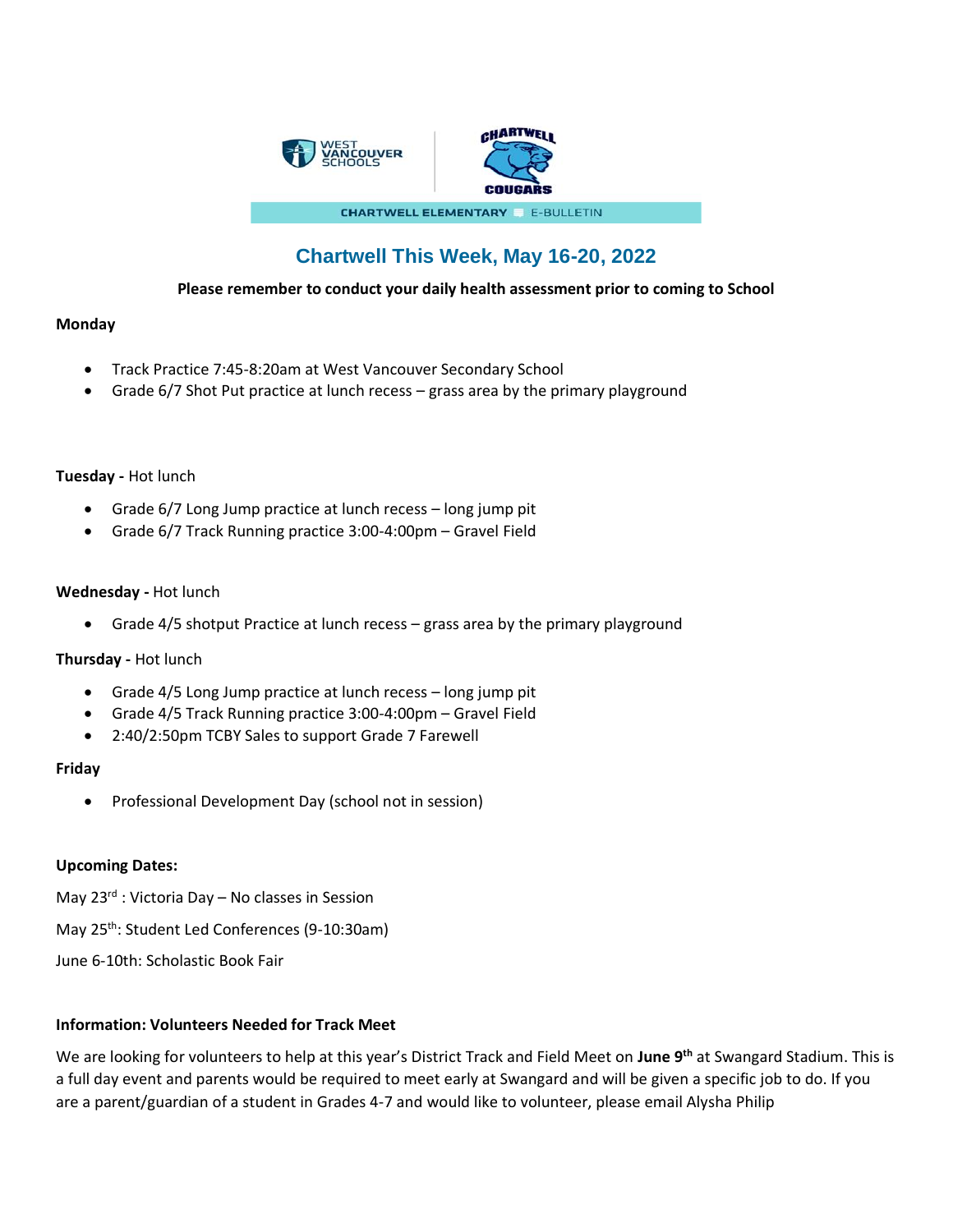[aphilip@wvschools.ca](mailto:aphilip@wvschools.ca). Please include your child's name and division along with your name, email address and phone number. We will be contacting all parent volunteers in the coming weeks to share further details.

#### **Information: CPAC**

# **Grade 7 Farewell - TCBY Sales Thursday May 19th**

• Grade 7 students are selling TCBY to raise funds for their Farewell Celebration in June. Sales take place on Thursday this week at dismissal and the table will be set up by the front door.

Flavors are: Chocolate-Vanilla Swirl, Cotton Candy, and Mango Sorbet (dairy free)

Price: \$3.00 (Please send your student with exact change if possible.)

# **Hot Lunch Volunteers**

We still need 1-2 volunteers for this coming Thursday, May 19th

• If you can spare an hour to help sort & distribute hot lunch on this day, please sign up here -<https://signup.com/go/nLpZsLs>

# **CPAC Executive / Committee Chairs 2022/3**

- We voted in our new Executive and Committee chairs on Tuesday at our Annual General Meeting welcome to all, we are looking forward to working with you next year!
- We still have a number of vacant positions Treasurer is the most critical one and is required for the CPAC to operate at its full potential. We still need a DPAC representative, Korean Liaison, Persian Liaison and many of the Committee Chairs for events such as the Halloween Dance. Please e-mail us a[t chpac@wvschools.ca](mailto:chpac@wvschools.ca) if you have any interest in volunteering for any of the open positions.

# **WV DPAC Parent Event – May 26, 2022 from 7pm to 9pm**

Question and Stories with Christ (SYETA'XTN) Lewis. Please click link below for more information:

Digital poster - [DPAC Parent event with Chris Lewis \(2\).pdf](file:///C:/Users/zxdanapour270/AppData/Local/Microsoft/Windows/INetCache/Content.Outlook/TEI66G8D/Digital%20poster%20-%20%20DPAC%20Parent%20event%20with%20Chris%20Lewis%20(2).pdf)

# **Gleneagles Junior Gold League 2022**

Please find below link to information for Junior Golf League event for ages 10 and over:

[JuniorGolfLeague22\\_.pdf](file:///C:/Users/zxdanapour270/AppData/Local/Microsoft/Windows/INetCache/Content.Outlook/TEI66G8D/JuniorGolfLeague22_.pdf)

# **Information: West Vancouver Basketball Club Summer Camps**